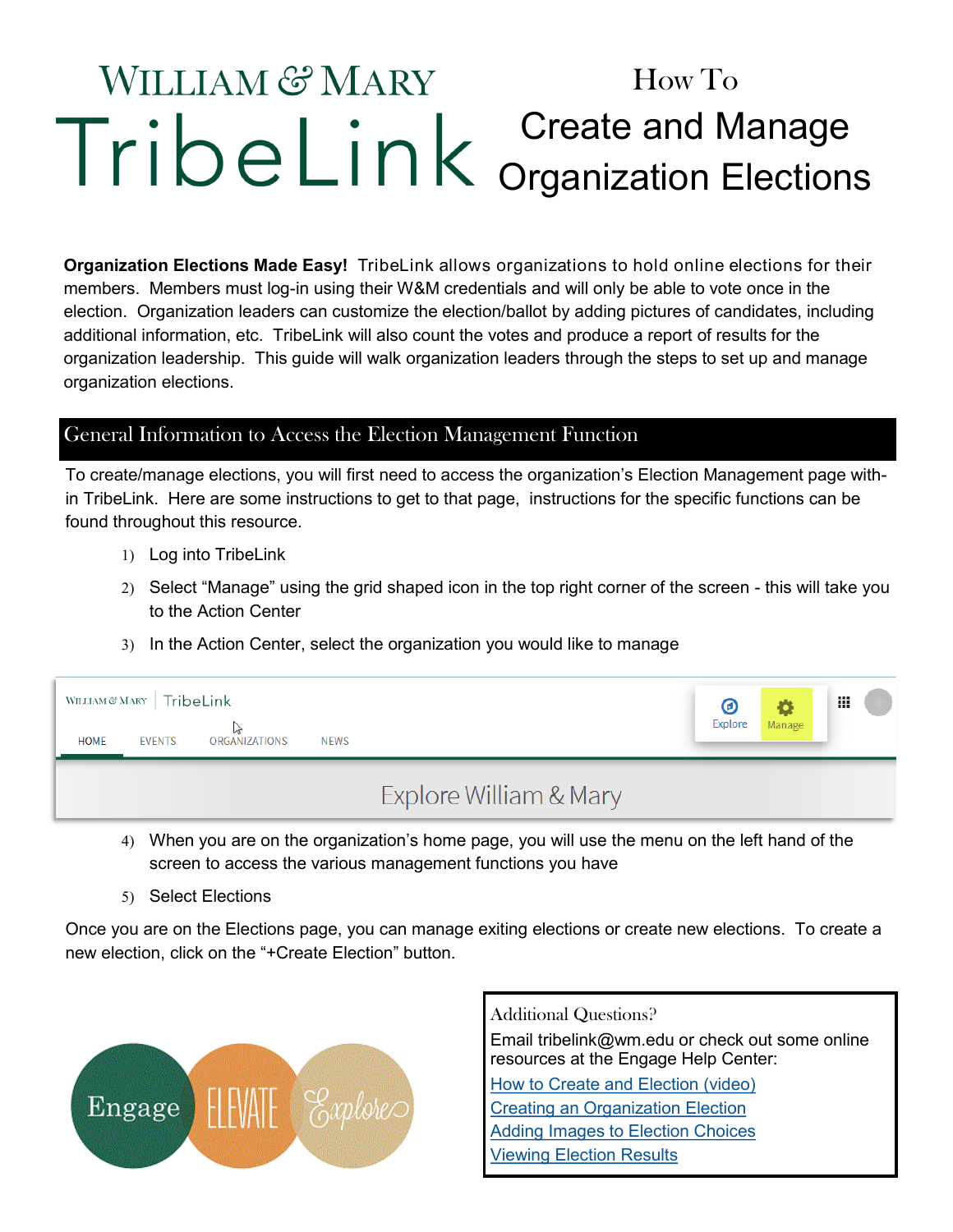| Creating an Election                      |                   |                |                |                           |  |
|-------------------------------------------|-------------------|----------------|----------------|---------------------------|--|
| WILLIAM & MARY   TribeLink Action Center  |                   |                |                |                           |  |
| $\equiv$<br>Organization                  |                   |                |                |                           |  |
|                                           |                   |                |                |                           |  |
| ← BACK TO ELECTIONS                       |                   |                |                |                           |  |
| test election                             | A                 | B              | С              | D                         |  |
|                                           | <b>PROPERTIES</b> | <b>BALLOTS</b> | <b>RESULTS</b> | <b>PUBLISHING OPTIONS</b> |  |
| Define the Properties of the Election (A) |                   |                |                |                           |  |

## Define the Properties of your election. Start by naming your election. You can include instructions for the election that will be displayed at the beginning of the election. You will establish the timeframe in which people can cast their votes for this particular election. You can also determine if only members on the roster can vote in the election, or if it is an open election. This is also where you make the election "active" or "inactive" once you have finished building the election. \*\*\*Important Tip: **Make sure your roster is up to date**, so that when you select "Only Allow Users on the Roster of this Organization to Vote," the correct people actually

# have access to your election.\*\*\*

#### Create Ballots for the Election (B)

Within any election you can have multiple ballots; ballots are where you actually input the options/candidates that individuals will vote for. *This is just like building any other form in TribeLink, except there are fewer options for question types. You will need to set "Form Properties" and can create multiple pages within the form.* 

Before you can enter in the options to vote on, you must determine Access Restrictions.

- General Access Enabled: all users (as identified in the Election Properties) will be able to complete this ballot.
- General Access Disabled: you can allow or deny access to the ballot to specified lists of users. In order to do this, you must work with the Office of Student Leadership Development to create "eligibility lists." Eligibility Lists are subsets of the membership that should have access to a specific ballot, but not another ballot; for example - only sophomores are allowed to vote for the sophomore class representative. You must plan in advance and request this additional level of support at least 10 business days in advance.

Next you will build the Ballot form; this is where you will include the "questions" and "answers" for the form.

- These are the question types that are available to build you ballot form:
	- Check Box List voters may select several options from the multiple options available. You can determine minimum and maximum number of choices a voter selects
	- Radio Button List voters may select only one option
	- Text Field voters may generate their response
	- Instructions a descriptive box where additional information/instructions about the ballot can be included
	- Ranking voters may prioritize multiple options, from the options available. You can determine the maximum number voters can rank